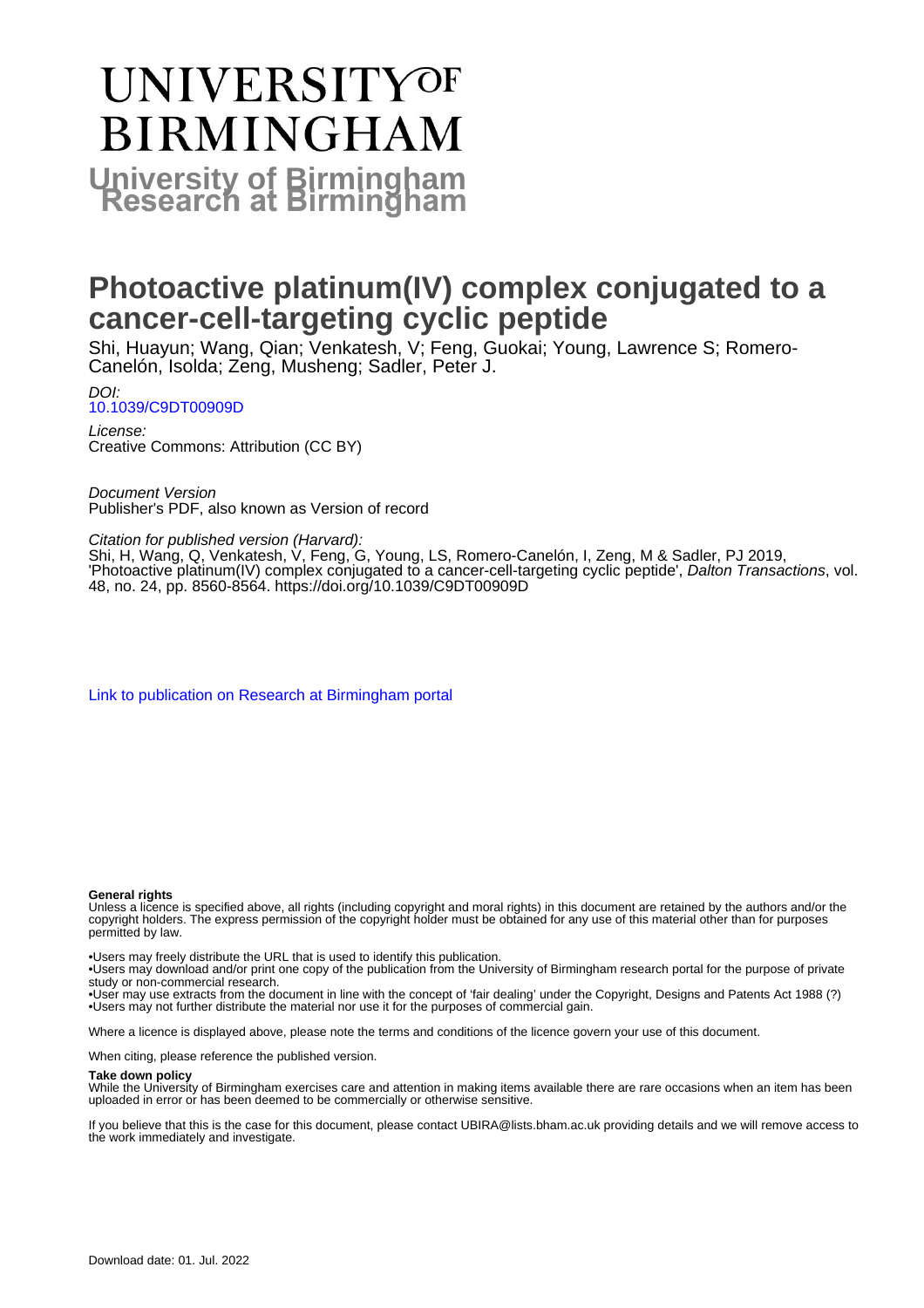# Dalton **Transactions**

## **COMMUNICATION**

Cite this: Dalton Trans., 2019, 48 8560

Received 28th February 2019, Accepted 26th April 2019 DOI: 10.1039/c9dt00909d

[rsc.li/dalton](www.rsc.li/dalton)

## Photoactive platinum(IV) complex conjugated to a cancer-cell-targeting cyclic peptide†

Huayu[n](http://orcid.org/0000-0003-3919-4298) Shi, **D**<sup>a</sup> Qian [W](http://orcid.org/0000-0003-3919-4298)ang, D<sup>b</sup> V. Venkatesh, D<sup>a</sup> [G](http://orcid.org/0000-0003-3847-4626)uokai Feng, D<sup>b</sup> Lawrence S. Y[oun](http://orcid.org/0000-0001-9160-1941)g,  $\mathbf{D}^c$  Isolda Romero-Canelón,  $\mathbf{D}^{a,d}$  Musheng Zeng  $\mathbf{D}^b$  and Peter J. Sadler<sup>D \*a</sup>

A conjugate of cancer-cell targeting cyclic disulphide nonapeptide c(CRWYDENAC) consisting of nine L-amino acids with the photoactive succinate platinum(IV) complex trans, trans- $[Pt(N<sub>3</sub>)<sub>2</sub>(py)<sub>2</sub>(OH)(succinate)]$  (Pt-cP) has been synthesised and characterised. The conjugate was stable in dark, but released succinate–peptide and Pt(II) species upon irradiation with visible light, and formed photoproducts with guanine. Conjugate Pt-cP exhibited higher photocytotoxicity than parent complex trans,trans, trans-[Pt(N<sub>3</sub>)<sub>2</sub>(OH)<sub>2</sub>(py)<sub>2</sub>] (FM-190) towards cancer cells, including ovarian A2780, lung A549 and prostate PC3 human cancer cells upon irradiation with blue light (465 nm, 17.28 J cm $^{-2}$ ) with lC $_{\bf 50}$ values of 2.8–22.4 μM and the highest potency for A549 cells. Even though the dark cellular accumulation of Pt-cP in A2780 cells was lower than that of parent FM-190, Pt from Pt-cP accumulated in cancer cells upon irradiation to a level >3× higher than that from FM-190. In addition, the cellular accumulation of Pt from Pt-cP was enhanced ca. 47× after irradiation. COMMUNICATION<br>
<sup>View Article China is a state and the state and the state and the state and the state and the state and the state and the state and the state and the state and the state and the state and the state and the</sup>

Photoactive diazido platinum $(w)$  prodrugs offer potential for improved treatment of cancer due to their high stability and low toxicity in the dark, potent photocytotoxicity, and novel mechanism of action which has the possibility to overcome cisplatin resistance in cancer cells.<sup>1-6</sup> Among them, trans, trans, *trans*- $[Pt(N_3)_2(OH)_2(PY)_2]$  (FM-190) is a promising prodrug candidate, $\bar{z}$  which can be activated by visible light with a high photocytotoxicity index. Derivatisation of the detachable axial ligands in platinum $(w)$  prodrugs is now a common strategy to enhance their pharmacological properties. $8-12$  For example,

<sup>a</sup>Department of Chemistry, University of Warwick, Coventry CV4 7AL, UK. E-mail: p.j.sadler@warwick.ac.uk

<sup>b</sup>State Key Laboratory of Oncology in South China, Collaborative Innovation Center for Cancer Medicine, Sun Yat-Sen University Cancer Center, Guangzhou 510060, China

<sup>c</sup>Medical School, University of Warwick, Coventry CV4 7AL, UK

<sup>d</sup>School of Pharmacy, Institute of Clinical Sciences, University of Birmingham, Birmingham B15 2TT, UK

†Electronic supplementary information (ESI) available. See DOI: 10.1039/ c9dt00909d

conjugation of FM-190 to  $\alpha_v \beta_3$  and  $\alpha_v \beta_5$  integrin-selective RGDcontaining peptides introduces a preference towards SK-MEL-28 melanoma cancer cells that overexpress the  $\alpha_{\nu}\beta_3$ integrin,<sup>13</sup> and incorporation of a TEMPO radical can enhance the photocytotoxicity.<sup>14</sup> FM-190 has also been conjugated to drug delivery upconversion-luminescent nanoparticles,<sup>15</sup> hydrogels,<sup>16</sup> and block copolymer micelles<sup>17</sup> for activation with longer wavelength and improved selectivity.

Integrins are not only transmembrane receptors that facilitate cell-cell and cell-matrix adhesion, $18-20$  but also regulators of cancer progression signalling pathways.<sup>21</sup> Thus, integrins play an important role in cancer progression and metastasis. The overexpression of integrins on cancer cells provides a useful diagnostic and therapeutic avenue to cancer therapy.<sup>22–25</sup> The integrin  $\alpha$ 6 receptor is reported to be overexpressed in various cancer cell lines, $26-28$  including ovarian, lung, prostate and other cancers, and promotes the migration, invasion and survival of cancer cells.

The tumour-specific homing cyclic peptide c(CRWYDENAC) targets the integrin α6 receptor, using the sequence RWY (Arg– Trp-Tyr) as binding site.<sup>29</sup> RWY-grafted polymeric nanoparticles encapsulating a cisplatin prodrug display a 100-fold increase in cytotoxicity towards integrin α6-overexpressing nasopharyngeal carcinoma compared to free cisplatin.<sup>29</sup>

Here we have synthesised and characterised Pt-cP, a conjugate of a photoactive *trans*-diazido platinum $(w)$  complex with the cyclic peptide c(CRWYDENAC), via amide bond formation between the free carboxyl group of the Pt-bound axial succinate and the N-terminal amino group of the peptide. All of amino acids in the peptide have the L-configuration. Photodecomposition and photoreactions with the nucleotide guanosine 5′-monophosphate (5′-GMP) were investigated, since guanine bases are potential DNA targets for  $Pt(II)$  photoproducts. The photocytotoxicity and cellular accumulation in integrin α6-overexpressing cancer cell lines were studied in comparison with the parent complex FM-190. We show that the incorporation of the cyclic peptide as an axial ligand enhanced the photocytotoxicity and cancer cellular accumulation of this photoactive diazido platinum $(w)$  prodrug.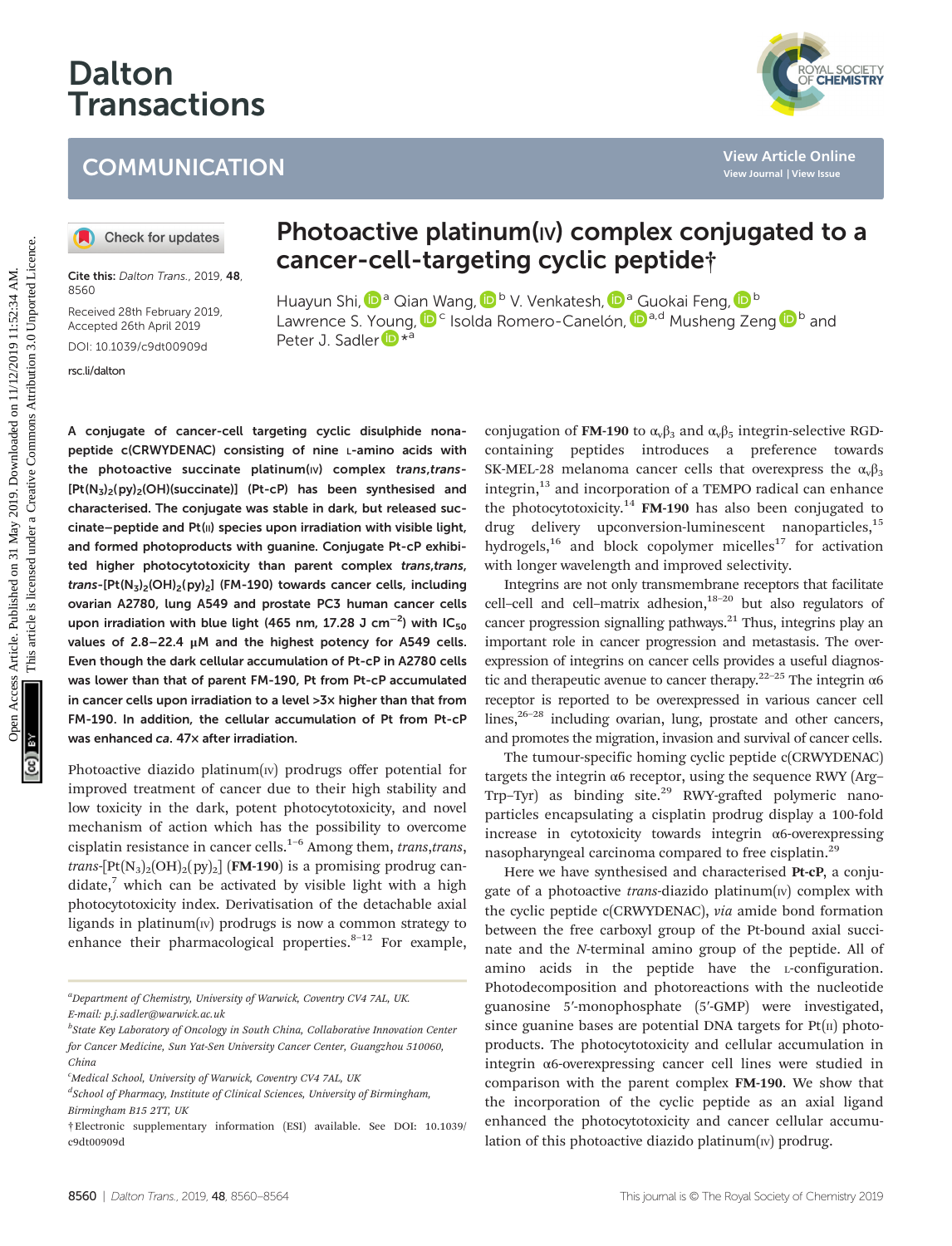The synthetic route for photoactive platinum $(w)$  complex PtcP is summarised in Scheme 1. FM-NHS was prepared according to a procedure similar to that reported previously.<sup>15</sup> The N-hydroxysuccinimide (NHS) active ester of trans,trans,trans-  $[Pt(N<sub>3</sub>)<sub>2</sub>(py)<sub>2</sub>(OH)(succinate)]$  with one axial carboxyl group was prepared by reaction with EDC, NHS and DMAP to generate FM-NHS and purified by column chromatography on silica gel. The coupling was carried out by stirring freshly prepared FM-NHS with cyclic peptide c(CRWYDENAC) in DMF with DIPEA under nitrogen for 36 h. The resulting yellow solid possessed good HPLC purity (94%, Fig. S1, ESI†), and was characterised by ESI-HRMS, <sup>1</sup>H NMR and UV-vis spectroscopy. The



Scheme 1 The synthetic route for photoactive conjugate Pt-cP. (1) Succinic anhydride, DMF, 348 K, overnight; (2) EDC, NHS, DMAP, DMF, N<sub>2</sub>, 298 K, overnight; (3) c(CRWYDENAC), DIPEA, DMF, N<sub>2</sub>, 298 K, 36 h.

ions  $[M + 2H]^{2+}$  (855.7493) and  $[M + H]^{+}$  (1710.4919) were detected by HR-MS (Fig. 1a and Fig. S2, ESI†). The  $m/z$  values and the isotopic mass distribution pattern of Pt are in good agreement with the calculated spectra. A full assignment of the <sup>1</sup>H NMR peaks for the cyclic peptide peptide in DMSO- $d_6$ was not attempted, but the doublet at 8.81 ppm  $(I = 5.4 \text{ Hz})$ and the triplets at 8.25 ppm  $(J = 7.6 \text{ Hz})$  and 7.81 ppm  $(J = 7.6 \text{ Hz})$ 6.6 Hz) can be assigned to the α, γ and β protons, respectively, of the pyridine ligands (Fig. S3, ESI†). The singlet at 10.7 ppm is ascribed to the NH of the Trp indole ring and the NH amide proton signals appear between 6.5 and 9.0 ppm. In addition, in a mixture of 80% DMSO- $d_6$  and 20% D<sub>2</sub>O (v/v), aromatic protons assigned to pyridine, and Trp and Tyr amino acid residues confirm the conjugation of the  $Pt(w)$  fragment to the cyclic peptide (Fig. S4, ESI†). The absorption band at 290 nm  $(30 435 \text{ M}^{-1} \text{ cm}^{-1})$  for Pt-cP in phenol red-free RPMI-1640 cell culture medium with 5% DMSO (v/v) present to aid solubility, is mainly assignable to a LMCT ( $N_3 \rightarrow Pt^{IV}$ ) transition (Fig. 1b). The cyclic peptide displayed an absorption band at 278 nm due to Trp and Tyr side chains, and also contributed to the absorption band for Pt-cP at 290 nm.

The dark stability and photodecomposition of Pt-cP in phenol red-free RPMI-1640 were monitored by UV-vis spectroscopy. The absorption spectra of Pt-cP exhibited little change in the dark over 2 h, indicating its dark stability (Fig. 2a). However, a gradual decrease in intensity of absorption at 290 nm was observed upon irradiation with blue light (420 nm), which suggested the photo-reduction of  $Pt(w)$  to  $Pt(II)$  and release of azide ligands (Fig. 2b).

The photoproducts from reactions of Pt-cP and 5′-GMP (guanosine 5′-monophosphate) were investigated by LC-MS (Fig. S5 and Table S1, ESI†). An aqueous solution of Pt-cP (30  $\mu$ M) and 2 mol equiv. of 5'-GMP was irradiated with blue light (420 nm) for 1 h at 298 K. Then the products were analysed by reverse-phase LC-MS. Upon 1 h irradiation, the peak assigned as Pt-cP (retention time = 12.7 min) disappeared and the intact succinate–c(CRWYDENAC) moiety  $(m/z)$ 1257.28) was released (Fig. S5†). The Pt-GMP adducts



Fig. 1 (a) Observed and calculated HR-ESI mass spectra for the molecular ion  $[M + 2H]^{2+}$  of Pt-cP; (b) UV-vis spectra of the conjugate Pt-cP (red) and the free cyclic peptide (black) in phenol red-free RPMI-1640 cell culture medium at 298 K.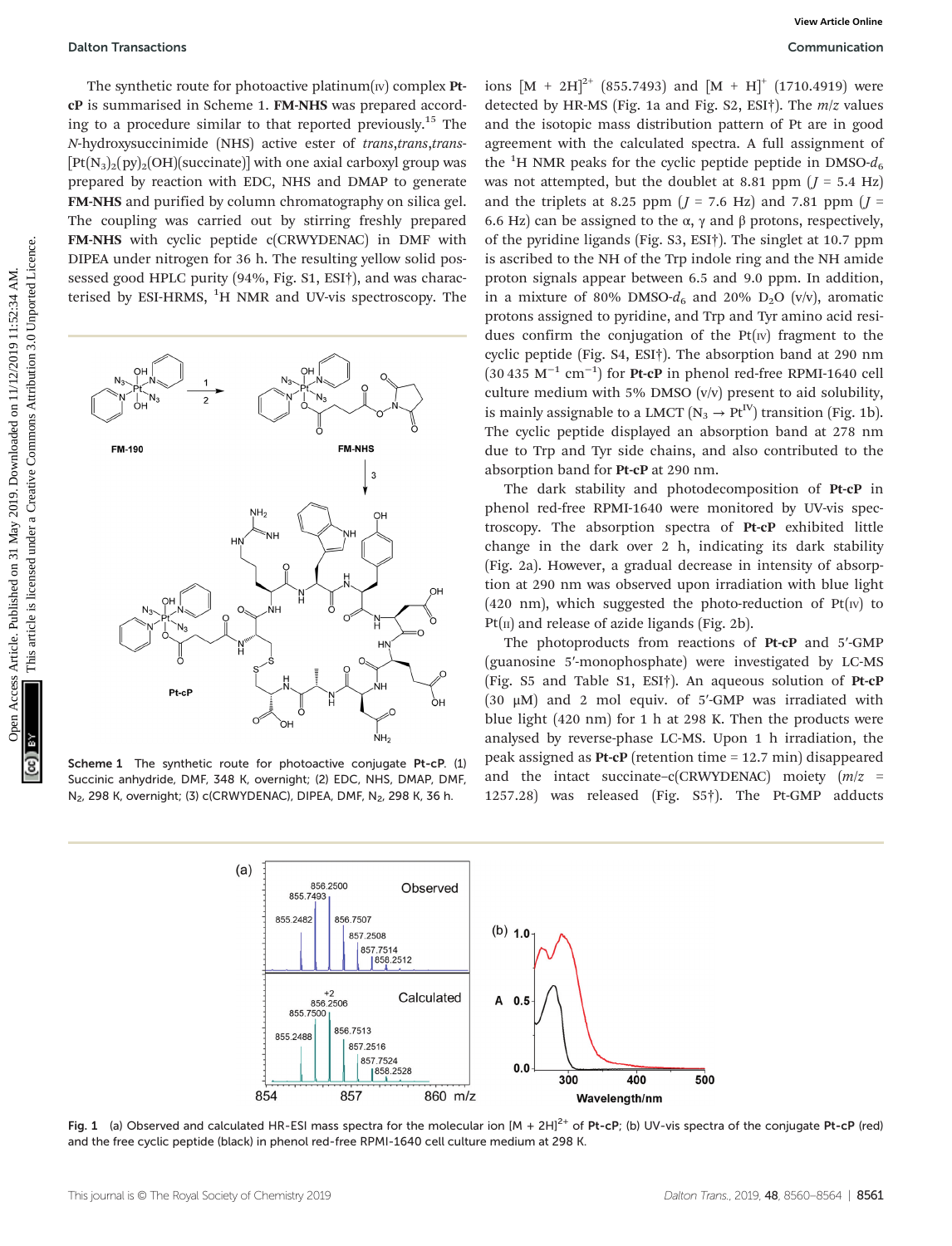



Fig. 2 (a) Dark stability over 2 h and (b) photodecomposition with blue light (420 nm, over 1 h) of conjugate Pt-cP in phenol red-free RPMI-1640 determined by UV-vis spectroscopy; (c) time dependence of the absorbance at 290 nm.

 ${Pt}^{II}(N_3)(py)_2(GMP)^+$  (758.22) and  ${Pt}^{II}(OC(O)H)(py)_2(GMP)^+$ (762.16) were detected (GMP in MS formula is considered neutral unless otherwise stated, and the formic acid arises from the mobile phase). No apparent differences between the Pt-GMP adducts formed by the photoreaction between Pt-cP and 5′-GMP compared with similar reactions of the parent complex FM-190 were observed, which suggested that conjugation of cyclic peptide in an axial position did not affect the photochemical reactions of the platinum $(w)$  centre and binding to the DNA/RNA base guanine after irradiation.<sup>7</sup>

Conjugate Pt-cP exhibited promising dark stability and photocytotoxicity towards several human cancer cell lines, including A2780 ovarian, A549 lung and PC3 prostate human cancer cell lines. The dose-dependent inhibition of cell viability determined by the sulforhodamine B (SRB) colorimetric assay for conjugate Pt-cP in comparison with the parent complex FM-190 both in the dark and after irradiation, is summarised in Table 1. Both complexes were relatively non-toxic towards all cancer cell lines in the dark with  $IC_{50}$  values >100 μM. However, the cytotoxicity of both complexes was significantly enhanced after 1 h irradiation with blue light (465 nm, 17.28 J cm<sup>-2</sup>). Importantly, the photocytotoxicity of conjugate Pt-cP (IC<sub>50</sub> = 6.6 μM for A2780, 2.8 μM for A549, and 22.4  $\mu$ M for PC3) was greater than that of the parent complex FM-190 (IC<sub>50</sub> = 7.1 μM for A2780, 51.9 μM for A549, and 55.6  $\mu$ M for PC3) with photocytotoxicity indices (PI) of >15.2, 35.7 and 4.5 towards A2780 ovarian, A549 lung and PC3 prostate cancer cells, respectively. These results indicate that the conjugation with the cyclic peptide c(CRWYDENAC) enhances the photocytotoxicity of this platinum $(w)$  prodrug without

Table  $1$  IC<sub>50</sub> values and photocytotoxicity indices (PI) for conjugate PtcP and the parent complex FM-190 obtained after 1 h incubation, 1 h irradiation (465 nm) and 24 h recovery. CDDP (cisplatin) was used as a reference

|                 |        | $\text{IC}_{50}{}^{a}$ (µM) |                 |             |  |
|-----------------|--------|-----------------------------|-----------------|-------------|--|
| Cell line       |        | Pt-cP                       | <b>FM-190</b>   | <b>CDDP</b> |  |
| A2780           | Dark   | >100                        | $>100^b$        | $>100^b$    |  |
|                 | Irrad. | $6.6 \pm 0.2$               | $7.1 \pm 0.4^b$ | $>100^b$    |  |
|                 | PI     | >15.2                       | >14.1           |             |  |
| A549            | Dark   | >100                        | >100            | >100        |  |
|                 | Irrad. | $2.8 + 0.2$                 | $51.9 + 2.5$    | >100        |  |
|                 | PI     | >35.7                       | >1.9            |             |  |
| PC <sub>3</sub> | Dark   | >100                        | >100            | >100        |  |
|                 | Irrad. | $22.4 + 2.2$                | $55.6 + 0.9$    | >100        |  |
|                 | PI     | >4.5                        | >1.8            |             |  |
| MRC5            | Dark   | >100                        | $>100^b$        | $>100^b$    |  |

 $a$  Data are from three independent experiments.  $b$  Data are adapted from ref. 14 and 30.

reducing its dark stability. Notably, under the conditions used (short treatment times), the clinical drug cisplatin was inactive (Table 1). Low dark cytotoxicity  $(IC_{50} > 100 \mu M)$  of **Pt-cP** in healthy MRC5 lung cells was observed, which might allow selectivity towards cancer cells to be achieved by spatiallydirected irradiation (Table 1).

Cellular accumulation of metallodrugs often plays an important role in their antiproliferative potency. Pt accumulation by A2780 ovarian and A549 lung cancer cells in the dark was investigated when they were exposed to photoactive platinum(v) complexes at the same Pt concentration (10  $\mu$ M) for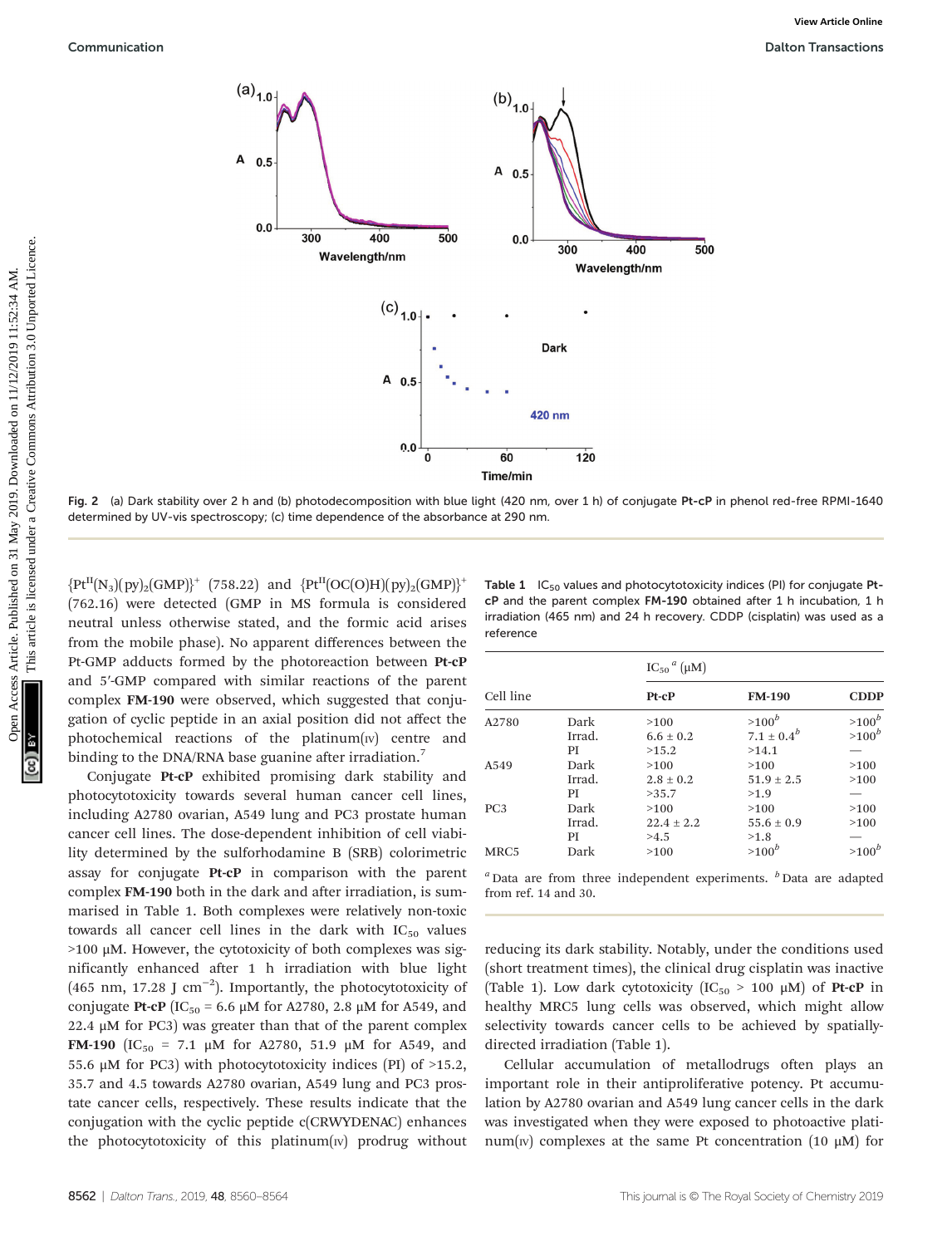Table 2 Cell accumulation of Pt (ng per  $10^6$  cells) in cancer cells after exposure to conjugate Pt-cP and the parent complex FM-190 (10 μM, 1 h dark incubation)

|               |                    | Platinum accumulation (ng per $10^6$ cells) <sup><i>a</i></sup> |  |
|---------------|--------------------|-----------------------------------------------------------------|--|
|               | A2780              | A549                                                            |  |
| $Pt-CP$       | $0.17 \pm 0.02$ ** | $2.5 \pm 0.2^*$                                                 |  |
| <b>FM-190</b> | $1.19 \pm 0.04***$ | $1.0 + 0.2*$                                                    |  |

 $a$  All data were determined from triplicate samples and their statistical significance evaluated by a two-tail  $t$ -test with unequal variances.  $*_p$  < 0.05,  $*_p$  < 0.01,  $**_p$  < 0.001.

1 h (Table 2). The cellular accumulation of Pt from conjugate Pt-cP (2.5 ng per  $10^6$  cells) in A549 cells was 2.5 $\times$  higher than that from the parent complex, which is consistent with the high photocytotoxicity of the conjugate in A549 cells. In contrast, a very low Pt accumulation was detected in A2780 cells after treatment with **Pt-cP** (0.17 ng per  $10^6$  cells). For comparison, parent complex FM-190 exhibited similar accumulation in both cell lines, which indicates the selectivity of the conjugate. However, similar photocytotoxicity was observed for Pt-cP and FM-190 in A2780 cells.

To investigate the effect of light exposure on accumulation, duplicate plates of A2780 ovarian cancer cells were exposed to conjugate Pt-cP for 1 h in the dark at the  $IC_{50}$  concentration (6.6  $\mu$ M). Then some plates were irradiated with blue light (465 nm) for 1 h, while other plates treated with the same drug were left in the dark for comparison (Table 3). It is notable that the cellular accumulation of Pt was  $ca. 47\times$  enhanced after irradiation (9.4 ng Pt per  $10^6$  cells after irradiation, 0.2 ng Pt per  $10^6$  cells in the dark), probably because the Pt(II) photoproducts are more reactive towards intracellular biomolecules than the  $Pt(w)$  prodrug and were less readily effluxed from the cells.<sup>31</sup> In addition, the cellular accumulation of parent complex FM-190 (as Pt) in the absence of light (0.9 ng Pt per  $10^6$  cells) was *ca*.  $3 \times$  higher than in the presence of light (2.7) ng Pt per 10<sup>6</sup> cells), on treatment of cells at  $IC_{50}$  concentration (7.1  $\mu$ M). Platinum accumulation of the conjugate was lower than that of the parent complex before irradiation. However, the amount of Pt from conjugate Pt-cP accumulated in A2780 cells is >3× higher than that from parent complex FM-190 (Table 3) after irradiation. This increased accumulation

Table 3 Accumulation of Pt (ng per  $10^6$  cells) in A2780 ovarian cancer cells after exposure to conjugate Pt-cP and the parent complex FM-190 (equipotent  $IC_{50}$  concentrations, 2 h in dark, or 1 h incubation and 1 h irradiation (465 nm))

|                          |                                  | Platinum accumulation (ng per $10^6$ cells) <sup><i>a</i></sup> |  |  |
|--------------------------|----------------------------------|-----------------------------------------------------------------|--|--|
|                          | Dark                             | Irradiated                                                      |  |  |
| $Pt-CP$<br><b>FM-190</b> | $0.20 \pm 0.03*$<br>$0.9 + 0.2*$ | $9.41 \pm 0.03***$<br>$2.7 \pm 0.1***$                          |  |  |

<sup>a</sup> All data were determined from triplicate samples and their statistical significance evaluated by a two-tail  $t$ -test with unequal variances.  $*_p$  < 0.05,  $*_p$  < 0.01,  $**_p$  < 0.001.

resulted in the similar photocytotoxicity of conjugate Pt-cP with FM-190, and suggested that the cyclic peptide might deliver Pt to different parts of the cell compared to FM-190 alone, as anticipated.

In summary, we have prepared and characterised a photoactive conjugate between a *trans*-diazido platinum( $\text{IV}$ ) prodrug and a receptor-targeting cyclic RWY (Arg–Trp–Tyr) nonapeptide Pt-cP. The conjugate exhibited high dark stability, but was potently photocytotoxic towards several human cancer cell lines with IC<sub>50</sub> values of 2.8–22.4  $\mu$ M. The highest photocytotoxicity and accumulation of the conjugate was observed for A549 cells. Light irradiation promoted the cellular accumulation of Pt from Pt-cP significantly  $(ca. 3 \times that of parent$ prodrug FM-190). This work suggests that cancer cell-targeting cyclic peptides can improve the photo-cytotoxicity and photoaccumulation of photoactive platinum $(w)$  complexes, and their photo-selectivity towards cancer cells. Datton Tannactions<br>
Table 2 Celi scenmulation of Partis Pays article in article. Published on the similar photogroomed in the cycle paysing the common accounting<br>
The max is considered the similar pays are the similar and

### Conflicts of interest

Peptide cP is the subject of US patent US9809622B2.

### Acknowledgements

This research was supported by the EPSRC (grants EP/ G006792, EP/F034210/1 to PJS), ERC (grant 247450 to PJS), a Chancellor's International PhD Scholarship from the University of Warwick (for HS), and the Royal Society (grant no. IE131109 for LSY, Newton International Fellowship and follow-on funding AL170006\1 for VV). We also thank Dr Lijiang Song for his help with mass spectrometry.

#### References

- 1 M. Imran, W. Ayub, I. S. Butler and Z. ur-Rehman, Coord. Chem. Rev., 2018, 376, 405–429.
- 2 K. Mitra, Dalton Trans., 2016, 45, 19157–19171.
- 3 P. Müller, B. Schröder, J. A. Parkinson, N. A. Kratochwil, R. A. Coxall, A. Parkin, S. Parsons and P. J. Sadler, Angew. Chem., Int. Ed., 2003, 42, 335–339.
- 4 F. S. Mackay, J. A. Woods, P. Heringová, J. Kašpárková, A. M. Pizarro, S. A. Moggach, S. Parsons, V. Brabec and P. J. Sadler, Proc. Natl. Acad. Sci. U. S. A., 2007, 104, 20743–20748.
- 5 Y. Zhao, N. J. Farrer, H. Li, J. S. Butler, R. J. McQuitty, A. Habtemariam, F. Wang and P. J. Sadler, Angew. Chem., Int. Ed., 2013, 52, 13633–13637.
- 6 J. Kasparkova, H. Kostrhunova, O. Novakova, R. Křikavová, J. Vančo, Z. Trávníček and V. Brabec, Angew. Chem., Int. Ed., 2015, 54, 14478–14482.
- 7 N. J. Farrer, J. A. Woods, L. Salassa, Y. Zhao, K. S. Robinson, G. Clarkson, F. S. Mackay and P. J. Sadler, Angew. Chem., Int. Ed., 2010, 49, 8905–8908.
- 8 T. C. Johnstone, K. Suntharalingam and S. J. Lippard, Chem. Rev., 2016, 116, 3436–3486.